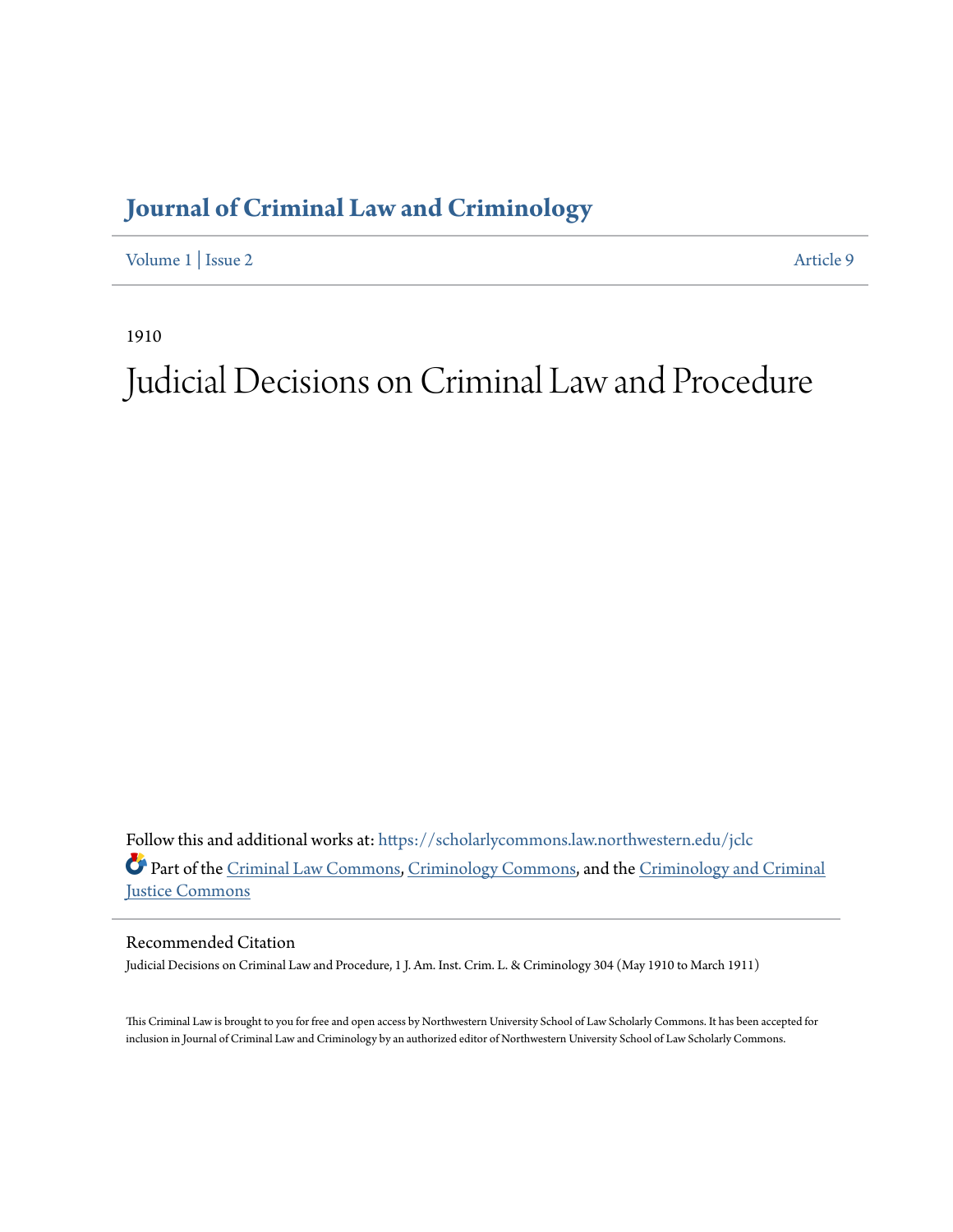## JUDICIAL DECISIONS ON CRIMINAL LAW AND PROCEDURE.'

#### RECENT CASES.<sup>2</sup>

#### I. CONSTITUTIONAL LAW.

Loeb vs. Jennings, Ga., 67 **S. E. 101. I.** *Cruel and Unusual Punishment.* Where duly authorized by the municipal charter and ordinances, a sentence by a recorder which requires the person convicted of a violation of a penal ordinance to work on the streets or other public works of a city is not void or illegal on the ground that it is violative of par. 9, sec. I, art. I, of the Constitution of this state (Civ. Code, 1895, sec. 57o6), which declares that excessive fines shall not be imposed, nor cruel and unusual punishments inflicted. It cannot be said, in view of the character of the offense committed, that the fine of **\$5o0** which was imposed was so excessive as to be unconstitutional. ment of the Constitution of the United States, which provides that "excessive bail shall not be required, nor excessive fines imposed, nor cruel and unusual punishments inflicted" (Civ. Code, 1895, sec. 6021), refers to power exercised by the government of the United States, and not to those of the individual states 2. *Due Process of Law.* A sentence imposed on one convicted of violating a municipal ordinance, which required.him to pay a fine and also to work on the streets or other public places of the city, was not violative of the provisions contained in the fourteenth amendment of the Constitution of the United States, that "no state shall make or enforce any law which shall abridge the privileges or immunities of citizens of the United States, . **.** . nor deny to any person within its jurisdiction the equal protection of the laws." The provisions of the Constitution of this state that "no person shall be deprived of life, liberty or property, except by due process of law" (Const., art. **I,** sec. I, par. 3), does not guarantee a trial by jury to one charged with the violation of a valid municipal ordinance; but he may be summarily tried and convicted, without a jury, in a police court having jurisdiction to try petty offenses against the peace, good order and security of the municipality; and this is true, although, under such ordinance and the charter of the city, the offender is sentenced to pay a fine of \$5oo and also to work upon the streets or other public places of the city for 30 days. Such a trial without a jury, and the sentence so imposed, are not violative of the provision of the Constitution of the United States (Amend. **14)** which declares: "Nor shall any state deprive any person of life, liberty or property without due process of law." **3.** *Invohntary Servitude.* To punish such an offender by confining him at labor under municipal control is not obnoxious to the constitutional inhibition against involuntary servitude save as a punishment for crime after legal conviction therefor. Even if there were

<sup>&#</sup>x27;Furnished by Professors C. H. Huberich and Chester G. Vernier. <sup>2</sup>

These cases have been digested from the advance sheets of the National Reporter system, published in the period from March 2o to May io, igio. By courtesy of the West Publishing Company of St. Paul free use has been made of the head notes in that edition of the reports.

<sup>138</sup>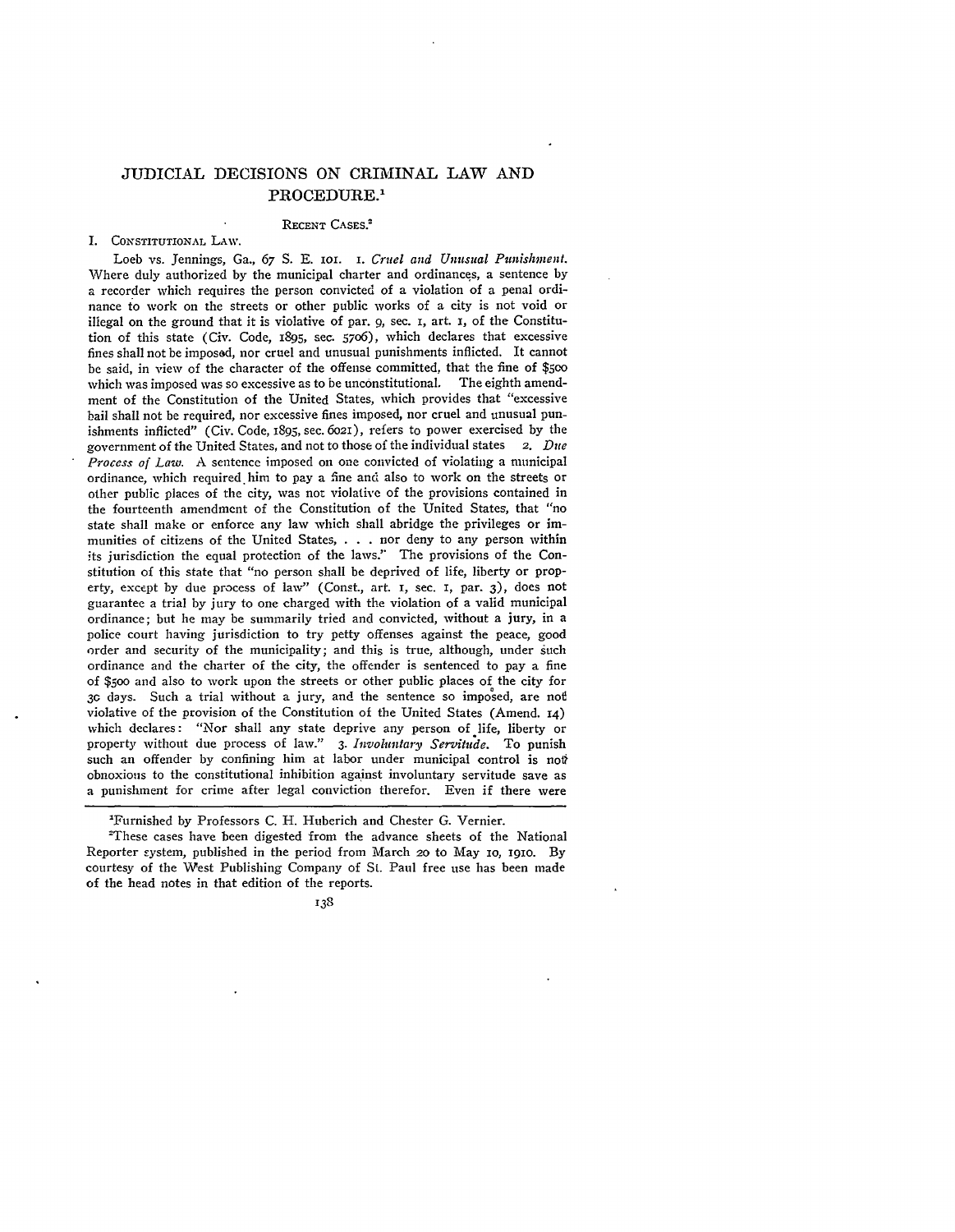some acts of misconduct shown on the part of persons in charge of those convicted of violating municipal ordinances, the evidence was not such as to render the conviction or sentence illegal, or show that it was error on the part of the judge presiding at the hearing upon the return of the writ of *habeas corpus* to decline to discharge the applicant, who has been so convicted, from custody.

#### 1I. FEDERAL CRIMINAL LAW.

United States vs. Martin, 176 Fed. *no. Offenses Against United States.* There are no common law offenses against the United States, and the courts of the United States have only such jurisdiction as Congress has conferred on them to try and punish such acts as it shall have previously declared to be crimes and fixed the penalty therefor.

#### III. **PUNISHMET.**

State vs. McKellar, **S. C.,** *67* **S. E. 314.** *Concurrent Sentences.* Where several sentences are imposed for separate and distinct offenses after conviction thereof on separate indictments, or on several ccunts in the same indictment, the sentences run concurrently, unless the intention that one should begin at the expiration of the other is expressed.

State vs. Kirby, Miss., **51** So. 811. *Pardon.* Acts, **19o8,** c. **109,** sec. 3, authorizing the board of supervisors to discharge a convict from jail, if unable to labor from bodily infirmity apparently permanent, violates Const. 1890, sec. 124, conferring on the governor the sole power to pardon in criminal and penal cases.

#### IV. **JUVENILE COURTS.**

State vs. Prater, La., 51 So. 647. *Sentence.* Act No. 83 of 19o8, creating juvenile courts, and repealing all laws or parts of laws in conflict therewith, provided an exclusive method for the trial of juvenile delinquents, and conferred on the judge of the court broad discretion as to the place of punishment, not limited by section **17,** declaring that, where the delinquency charged is an act which would, if committed **by** an adult, amount to a crime punishable at hard labor, the judge may commit the child to the State Reformatory; and hence the fact that there was no such institution in the state did not authorize the trial of a youth **17** years of age for burglary and larceny in the district court sitting for the ordinary trial of criminals, and, on conviction, a sentence to thc penitentiary.

#### V. **MERGER** OF **OFFENSES.**

Sharp vs. State, Ga., 67 **S. E.** *699.* The rule of the common law that misdemeanor is always merged into a felony, when the two meet, has been abolished in Georgia. **<sup>I</sup>**

#### VI. **CONSENT.**

State vs. Smith, **N. C.,** 67 **S.** E. **5o8.** *Entrapment.* It is no defense to a prosecution for an offense, not against an individual, but against the public, as an illegal sale of liquor, that the one buying it did so not for his own use, but with money furnished by the chief of police to make the purchase, with the view of having the seller indicted and convicted.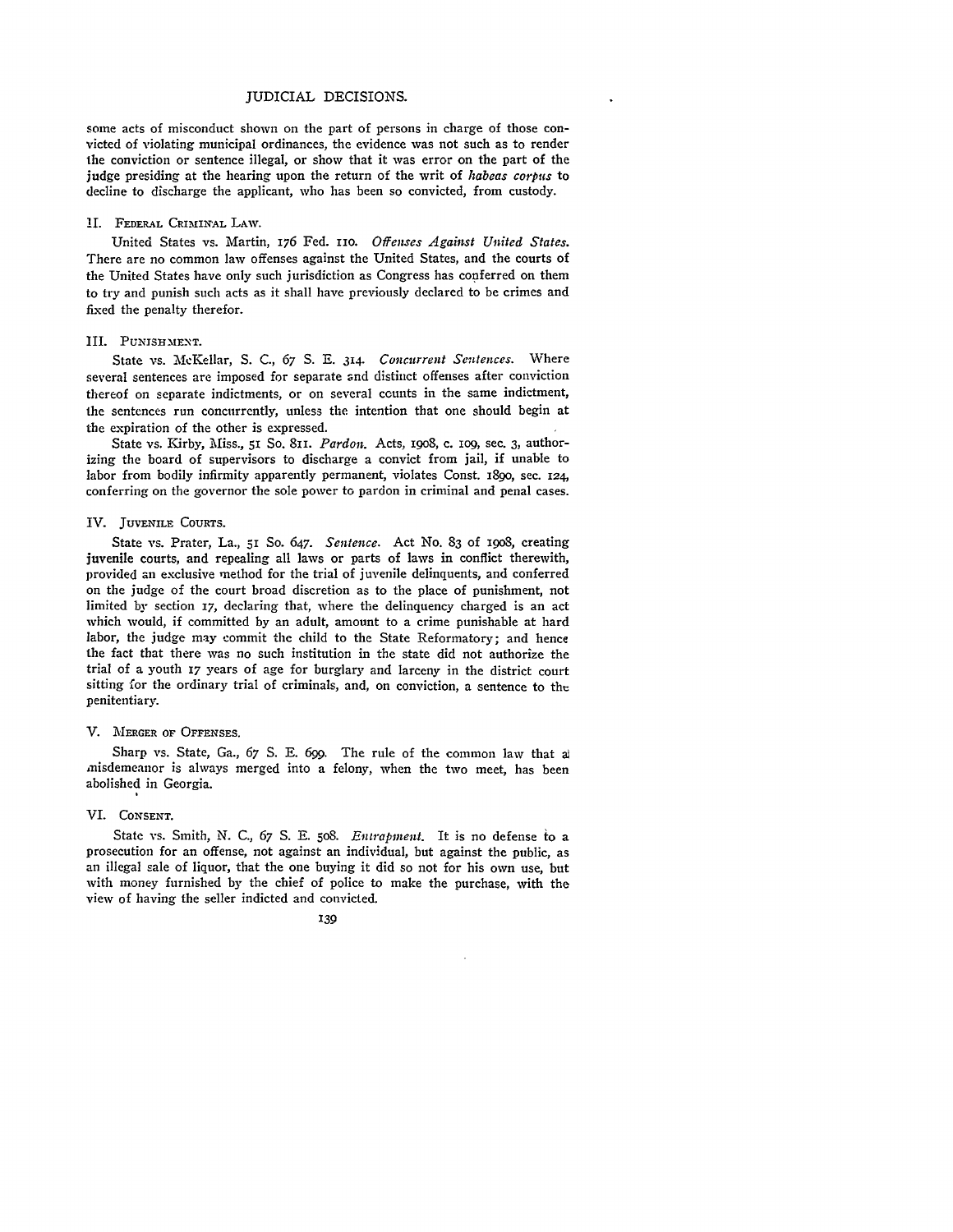#### VII. MENTAL RESPONSIBILITY.

State vs. Coyle, S. C., *67* **S.** E. **24. I.** *Defense.* Insanity, resulting from a blow inflicted on accused by the other party in self-defense, during a difficulty brought on by accused, would not excuse him for afterward during the quarrel cutting such other party with intent to kill. **2.** *Evidence.* In a prosecution for assault with intent to kill, in which accused claimed that he was insane when he cut the injured person, because of a blow on his head struck by the injured person, the barbarity of accused's conduct in repeatedly cutting and striking the injuring person was not evidence of irresponsible insanity.

#### VIII. **PARTIES TO CRIME.**

State vs. Wilson, N. *J.,* **75** Atl. 776. *Misdemeanors.* If **A** directs a woman in an early stage of pregnancy-i. e., before the child is quick-to go to B to have a miscarriage produced, which is accomplished by B by the use of instruments, **A** may be indicted as a principal offender under section 119 of the crimes act (P. L., 1898, p. **827),** and, upon proof of a concert of action between him and B, may be convicted under the rule that all concerned in a misdemeanor are guilty as principals.

State vs. Warady, N. J., 75 Atl. 977. Principals and Accessories. In an indictment for having feloniously, wilfully, maliciously and unlawfully incited, moved, procured, aided, abetted, counseled, hired and commanded **A** B to commit the crime of bigamy, it is not necessary to prove conviction of **A** B of having committed said crime; bigamy not being a felony under the law, and therefore one who alds in its commission being chargeable as principal.

#### IX. HOMICIDE.

State vs. Blackburn, Del., 75 Atd. 536. I. *Nature and Classification.* Under an indictment for murder of the first degree, the jury may convict of murder of the first or second degree or of manslaughter. Homicide is the killing of any human being, and is either justifiable, excusable or felonious. The taking of human life is justifiable when done in the execution of public justice. The taking of human life is excusable, when committed either by misadventure or in self-defense. Homicide by misadventure, constituting excusable homicide, is the accidental killing of another where the slayer is doing a lawful act, unaccompanied by any criminally careless or reckless conduct. Homicide in selfdefense occurs where one is assaulted on a sudden affray, and in defense of his person, where certain and immediate suffering will be the consequence of waiting for the assistance of the law and there is no other probable means of escape, he kills his assailant. Manslaughter is the unlawful killing of another without malice, either express or implied, and without premeditation, and is either voluntary or involuntary. Voluntary manslaughter occurs where one kills another in the heat of blood, and usually arises from fighting or from provocation. Involuntary manslaughter occurs where one in doing an unlawful act not felonious nor tending to great bodily harm, or in doing a lawful act without proper caution or requisite skill, undesignedly kills another. The malice essential to constitute murder is not restricted to spite or malevolence toward decedent, but means that general malignity or recklessness which proceeds from a heart devoid of a just sense of social duty and fatally bent on mischief, and is implied by law from every deliberate cruel act committed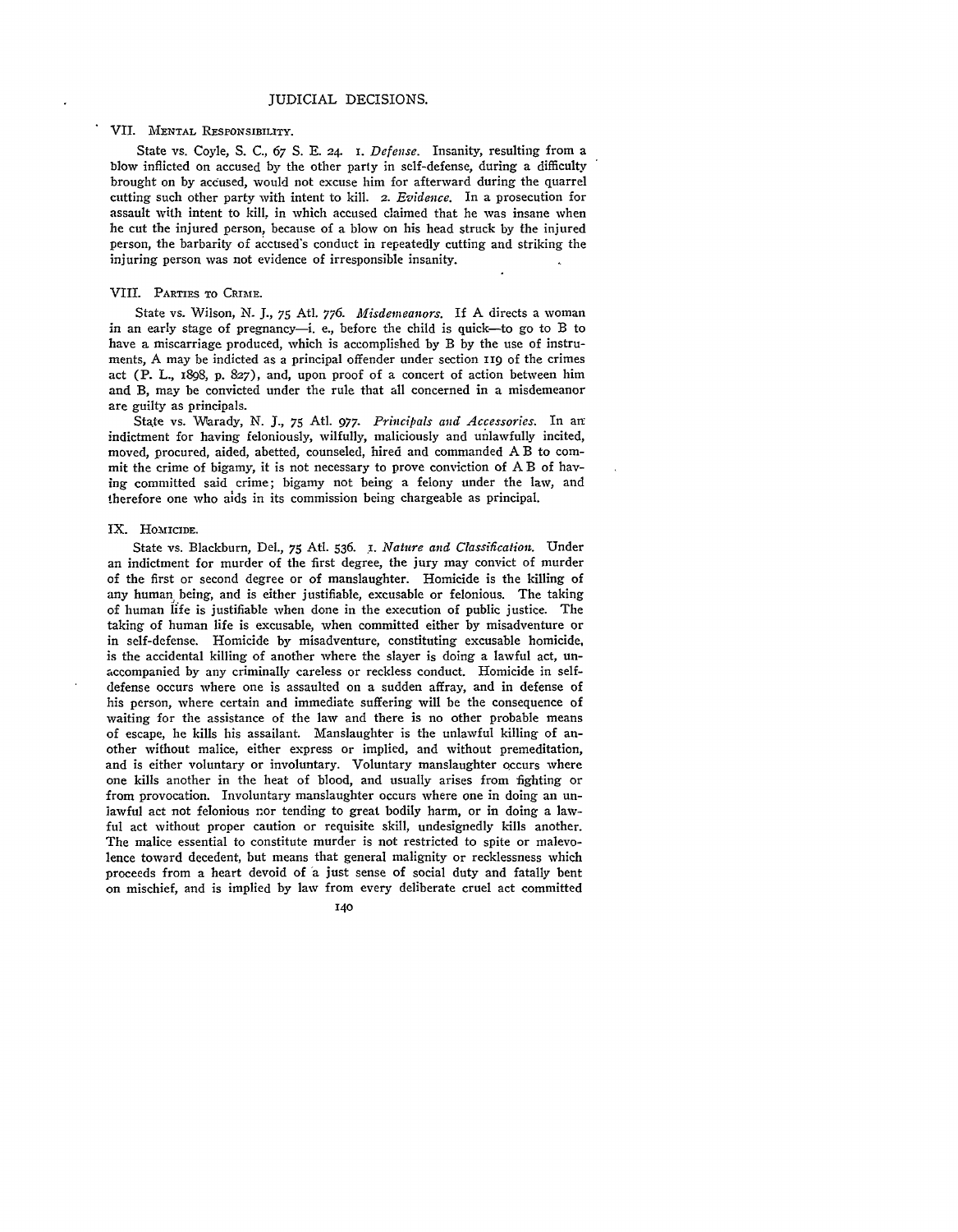by one person against another; and where the act from which death ensues appears prima facie to have been committed. deliberately, the law presumes that it was done in malice, and accused must show that the offense is *of. a,* mitigated character and does not amount to murder. The crime of murder of the first degree is committed where the killing is with express malice aforethought, or in perpetrating or attempting to perpetrate any crime punishable by death. Murder of the second degree is committed where the killing is with malice aforethought implied by law, arising as an inference or conclusion of law from the facts found. Express malice, essential to constitute murder of the first degree, is proved by evidence of a deliberately formed design to kill another, and such design may be shown from the circumstances, such as the deliberate selection and use of a deadly weapon, a preconcerted hostile meeting, privily lying in wait, or any other circumstances evincing a deliberately formed design to kill. Murder in the second degree is proved where it is not satisfactorily shown by the evidence that the killing was done with a deliberately formed design to take life, or in perpetrating or in attempting to perpetrate any crime punishable by death, but the evidence shows that it was done suddenly and without excuse, and without provocation sufficient to reduce the homicide to manslaughter, or was done in perpetrating or attempting to perpetrate a felony not capitally punishable, or any unlawful act of violence from which the law raises the presumption of malice. **2.** *Evidence.* Where, on a charge of murder, the fact of killing as charged is shown by the prosecution, unaccompanied by circumstances of justification, excuse, or mitigation, the law presumes that the homicide was committed with malice, and amounts to murder in the second degree, and the burden is on accused to disprove malice, and that the killing was either justifiable or excusable, or manslaughter. To justify a verdict of murder in the first degree, it must be shown that accused killed decedent with a deliberate purpose and formed design, which deliberate purpose and formed design may exist only for a moment. To justify a verdict of guilty or murder in either degree, the prosecution must prove beyond a reasonable doubt that decedent died on or about the date alleged, that his death was caused by the means and in the manner described in the indictment, and that accused committed the fatal act as alleged. Proof beyond a reasonable doubt does not mean that the guilt of accused or any other fact shall be established with the absolute certainty of a mathematical demonstration, but the facts must be proved to a moral certainty.

Fauntroy vs. State, Ala., **51** So., **931.** *Self-Defense.* If defendant shot deceased under the bona fide belief that his life was in danger, and he had under all the circumstances reasonable cause to believe he was in imminent danger, it is immaterial whether there was such danger or not.

State vs. Jones, S. C., 67 *S.* E. i6o. *Incitement to Suicide.* Before one who incites to suicide can be guilty of murder, a causal connection must exist between the incitement and the suicide, and the incitement must be an inducing cause of the crime, though not necessarily the sole cause, and where such connection is established, the inciter is responsible for the act, and is a murderer as if he had prevailed on a third person to commit the homicide.

State vs. Bethune, S. C., *67* **S.** E. 466. *Manslaughter.* No words, however opprobious, will constitute that legal provocation which is necessary to reduce a killing from murder to manslaughter.

State vs. Butler, Ia., 125 **N.** W. 196. *Self-defense.* Where accused on his

**IAI**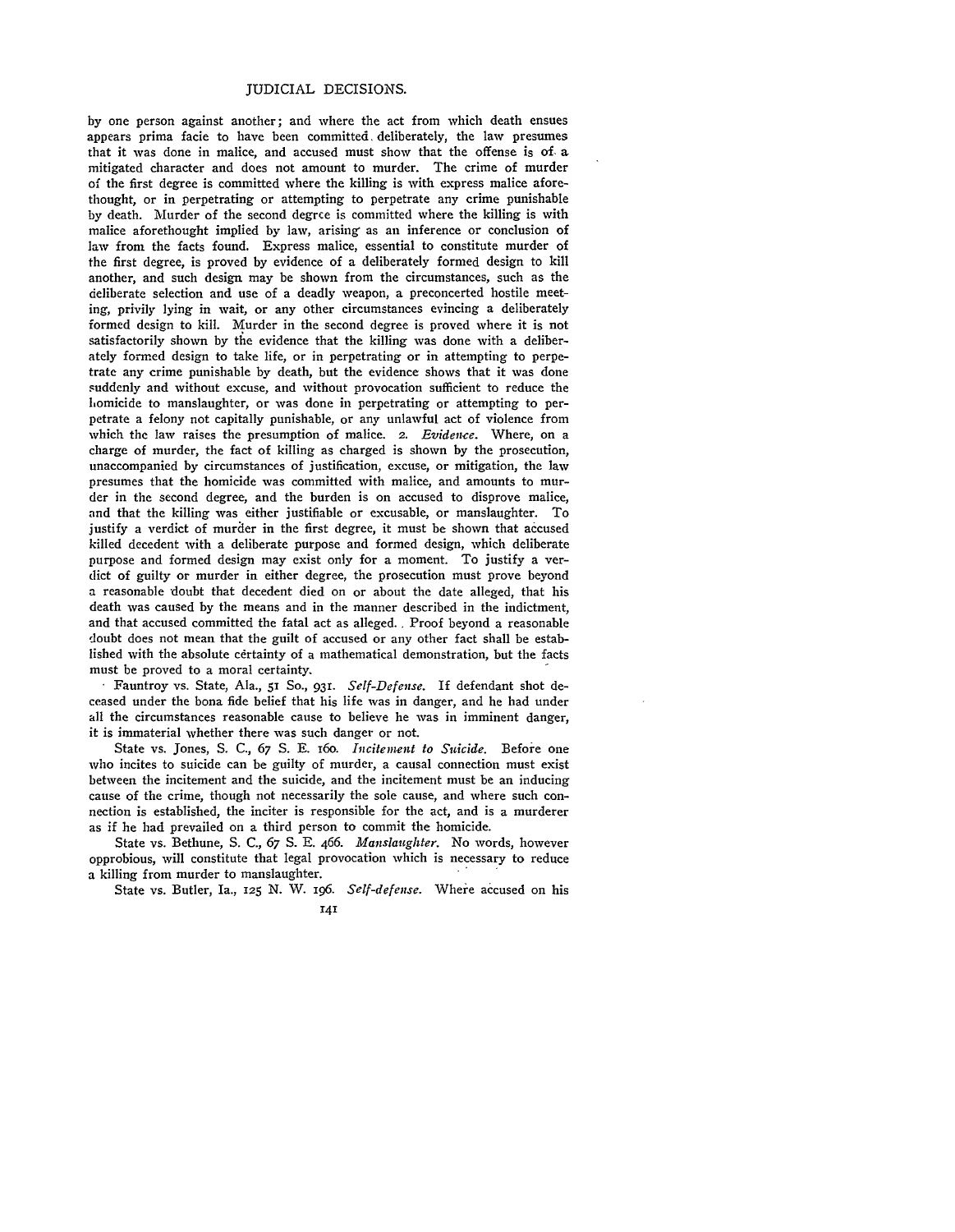way at night from his home to a railroad station met prosecutor, a policeman, and asked what prosecutor had said about accused's place of business, and prosecutor provoked a quarrel by threatening an arrest of accused without cause, the prosecutor became the aggressor in attempting to carry out his threat, and accused was justified in defending himself.

Arnett vs. State, Ky., **125 S.** W. **700. I.** *Voluntary Manslaughter.* An unlawful, wilful and felonious killing without malice, or in sudden fray, heat, and passion, and not in self-defense, constitutes voluntary manslaughter. 2. *Self-Defense; Defense of Another.* Where, when defendant killed deceased, he was engaged in willfully striking defendant's brother, not in decedent's necessary self-defense, with a weapon reasonably calculated to inflict death or great bodily harm, and from such striking defendant believed, and had reasonable ground to believe, that his brother was in imminent danger of suffering death or great bodily harm at deceased's hands, and defendant shot and killed deceased to avert such danger, he would not be guilty, provided he used no more force than he reasonably believed at the time was necessary for that purpose. *3. Abandoihment of Difficulty; Flight.* Where accused, though having begun a difficulty with deceased, who pursued him and struck him, or struck at him, with a weapon which was reasonably calculated to produce death or greati bodily harm, and defendant had from this cause reasonable ground to believe, and did believe, that he was in immediate danger of suffering death or great bodily harm at deceased's hands, and to avert such danger he fired the shot which killed or contributed to the death of deceased, he would mot be guilty. X. RAPE.

State vs. Colombo, Del., **75** Atl. 616. **I.** *Elements of Offense.* Rape is the carnal knowledge of a woman **by** force and against her will. The force may be either actual or presumptive; but, if carnal penetration of a female of the age of consent is relied on, the state must prove beyond a reasonable doubt that the penetration was consummated **by** force and against her will, or **by** putting her in fear and terror, before a conviction can be bad. Formerly it was necessary to prove, not only actual penetration, but emissio semenis, in order to constitute carnal knowledge: but carnal knowledge is now deemed complete on proof of an actual penetravit. In a prosecution for rape, the proof must be at least sufficient to show some degree of entrance of the male organ within the labia pudendum of the female, in order to establish actual penetravit. **2.** *Evidence.* In a prosecution for rape, the jury, in considering prosecutrix's testimony, should consider the time and place of the alleged assault; and outcries or resistance made by her, or the absence of outcries or resistance; the proximity of other people, if it appears that there were persons sufficiently near at the time to hear such outcries or resistance, if any; and also the time when and circumstances surrounding prosecutrix's complaint. Where, in a prosecution for rape, a physician testified that immediately after defendant's arrest he examined prosecutrix and found her hymen ruptured, and that it indicated partial or complete penetration, the state was entitled to prove **by** prosecutrix that accused was the only person who had ever had intercourse with her. Evidence of a physician that he examined prosecutrix two months after the alleged offense and discovered syphilis was admissible. Evidence as to the result of a physical examination of the private parts of accused by a physician six months after the alleged offense was too remote. Where the state claimed that defendant infected prosecutrix with syphilis, the fact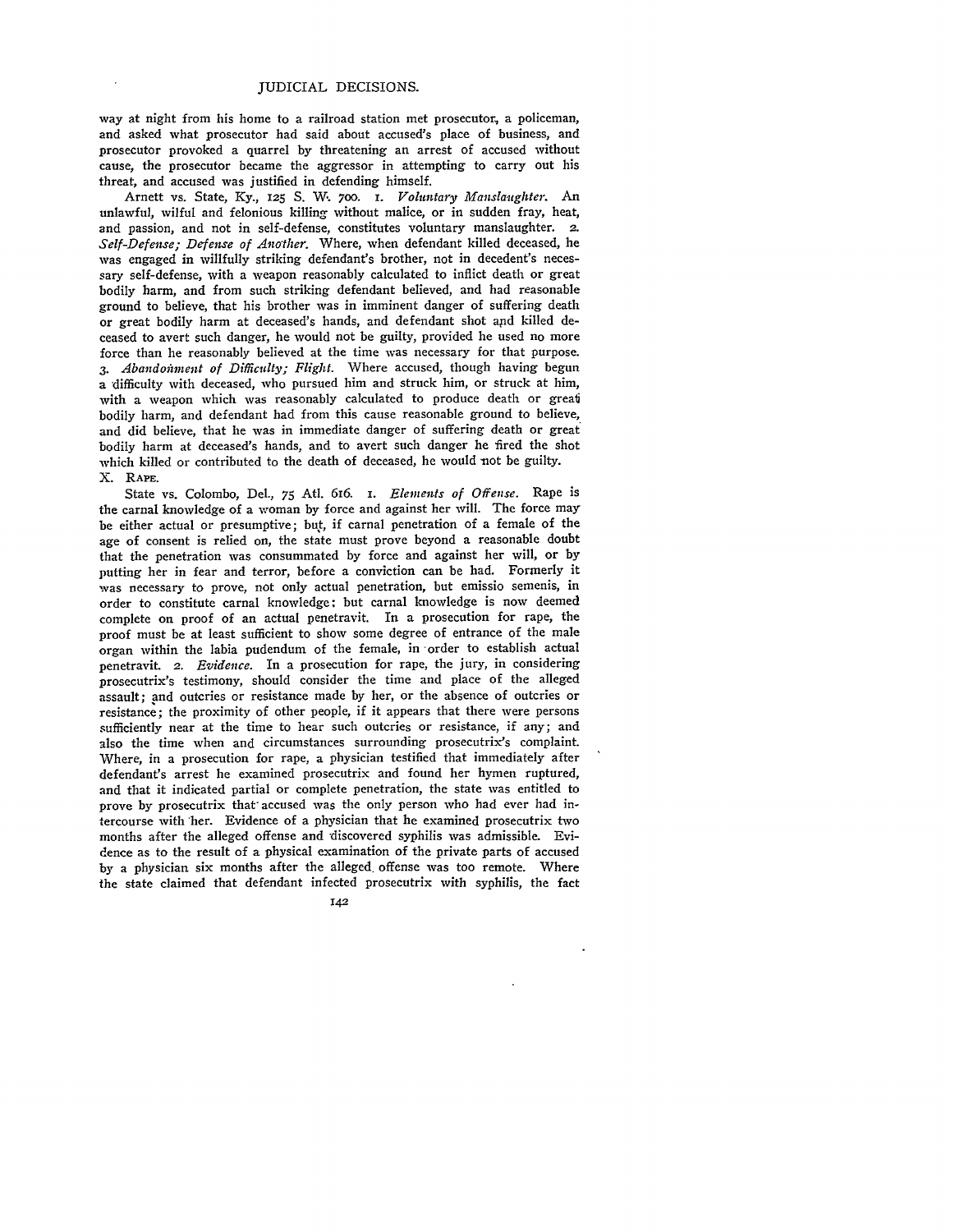that evidence of the physical examination of defendant was excluded as too remote did not entitle defendant to the exclusion of evidence that from an earlier physical examination of prosecutrix she was found suffering from syphilis.

#### XI. INDICTMENT, TRIAL, EVIDENCE, **APPEAL.**

State vs. Jones, **S.** C., 67 **S. E.** 16o. *Election.* Where the same offense is charged in different counts of the indictment, or where the several offenses charged in separate counts grow out of the same transaction, the court should not require the state to elect on which count accused shall be tried, but should require the jury to pass on the several counts separately; but, where the several offenses charged do not grow out of the same transaction, the proper practice is to require an election.

State vs. Anderson, La., **51** So. 846. **I.** *Amendment.* An indictment, charging the commission of an offense as of date subsequent to that upon which the indictment was returned into court, may be amended on the trial. *2. Bill of Exceptions.* Where, upon the face of the record, it appears that a sentence has been imposed which is unauthorized **by** law, such sentence will be set aside by this court on the appeal, though there be no bill of exception upon the subject or motion to that effect, and the case will be remanded to be further proceeded with according to law.

Hardy vs. State, Miss., **51 So.** 46o. **I.** *Waiver.* An objection that an indictment is void because found **by** a grand jury which, according to the record, was not sworn, is not waived **by** pleading not guilty before filing a motion to quash, since permitting such motion is discretionary. **2.** *Quashing.* Where it is discretionary to allow a motion to quash an indictment for the non-swearing of a grand jury after a plea of not guilty, tha absence of a formal order allowing the motion to quash is waived **by** failure to object. That the indictment is void, because the minutes of the court do not show that the grand jury was sworn, may be raised for the first time **by** motion to quash in the court to which a change of venue has been had.

State vs. Sovern, Mo., 125 **S.** W. *769.* **I.** *Surplusage.* Under Rev. St. *1899,* sec. 1847 (Ann. St. i9o6, p. 1277), providing that one who shall on purpose and of malice aforethought shoot at, or stab another, or assault or beat another, with intent to kill, shall be punished, etc., an information charging assault with intent to kill need not allege the infliction of wounds, but such allegation, if made, may be treated as surplusage under section 2535 (p. 1509)-statute of jeofails-providing that no information shall be held invalid for any surplusage or repugnant allegations where there is sufficient matter alleged to indicate the crime. *2. Amendment.* Since under Rev. St. 1899, sec. 1847 (Ann. St. 1906, p. 1277), an information charging assault with intent to kill need not allege the infliction of wounds, where the information wrongfully alleged the infliction by accused of wounds on himself, it was proper to permit it to be amended so as to substitute the name of the prosecuting witness for that of accused. *3. Rearraigninent.* Where the information was after arraignment amended in an immaterial matter, it was not necessary to rearraign accused under the amended information. 4. *Continuance.* The granting of continuances in criminal cases rests to some extent in the discretion of the trial court, and its action will not be interfered with on appeal unless the record shows that such discretion was improperly, unsoundly, or arbitrarily exercised.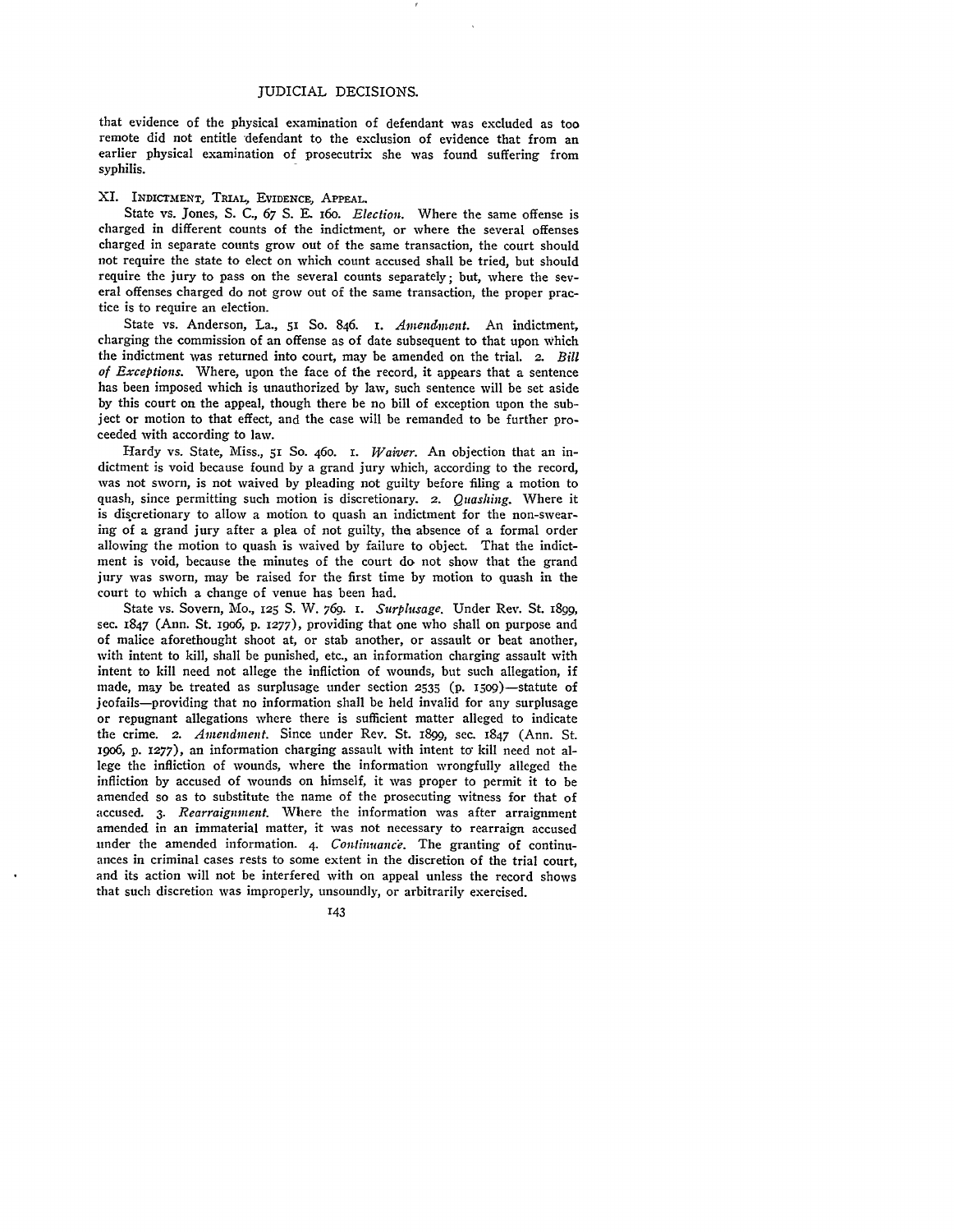Edwards vs. State, Tex., **125** S. W. 894. *Burden of Proof.* In a trial for assault with intent to murder, an instruction that, if from the acts or words of prosecutor there was created in the mind of accused a reasonable apprehension that she was in danger of losing her life or of suffering serious bodily harm, she had the right to defend herself from such danger viewed from her standpoint, etc., and that if accused committed the assault as a means of defense, believing that she was in danger of losing her life, etc., she should be acquitted, coupled with a charge that an accused is presumed to be innocent until his guilt is established beyond a reasonable doubt, was not erroneous, as shifting the burden of proof a'nd requiring accused to establish affirmatively the facts constituting her defense.

Pqople vs. Droste, Mich., **125 N.** *W.* 87. **I.** *Confrontation.* Depositions taken before a magistrate at the home of a witness who was about to be confined so as to be unable to go to court were admissible in a homicide case, their admission not abridging accused's constitutional right to be confronted by witnesses against him. **2.** *Impeaching.* Where a state's witness denied making certain statements to another, who was thereafter called **by** accused to impeach her, the state's witness could thereafter state what she said to such other; an impeached witness being entitled to explain impeaching testimony. *3. Striking Incompetent Evidence.* Error cannot be predicated upon the admission of incompetent evidence where it is stricken and the jury directed not to consider it; it being presumed that the jury considers only evidence left in the case **by** the court.

State vs. Jones, **S.** C., 67 **S. E.** 16o. *Ruling.* Where the judge cautioned a witness to state only what she saw, if anything, and not what anyone told her, and the witness subsequently gave hearsay testimony, and there was no motion to strike it, the action of the judge in allowing the witness to testify from hearsay, and in failing to instruct the witness to refrain from making statements based on hearsay, was not erroneous. Where the court directed the jury to disregard certain testimony, unless its relevancy was subsequently shown to the court and admitted **by** it, the refusal to strike from the record such) testimony was not erroneous.

Ex parte Nesson, **S.** D., 125 **N.** W. **124.** *Self-incrimination.* Pen. Code, sec. 16, makes all persons capable of committing crimes except those therein specified. Section **325** defines rape as an act of sexual intercourse, first, where the female is under 18, etc. Held, that section **325** does not render a female under 18 incapable of committing a sexual crime, and hence, on the trial of the father of'such a female for rape upon her, it was her constitutional right to refuse to answer whether her father had had sexual intercourse with her, for the reason that it would tend to convict her of incest, and she could not be denied such privilege on the theory that section **325** rendered her incapable of committing incest, and therefore her answer could not possibly incriminate her.

Ausmus vs. People, Colo., *lo7* Pac. 204. *Experts.* An expert is one having superior knowledge of a subject acquired **by** professional, scientific, or technical training or **by** practical experience, which gives him knowledge not had **by** persons generally, so as to enable him to aid the court or jury in determining the matters under consideration. Under Mill's Ann. St., sec. 4185, par. 11, providing that, when a written signature is required **by** law, it shall mean the person's proper handwriting or his proper mark, if he cannot write, and section 1746c, Mills' Ann. St. Rev. Supp., permitting comparison **by** witneses of a dis-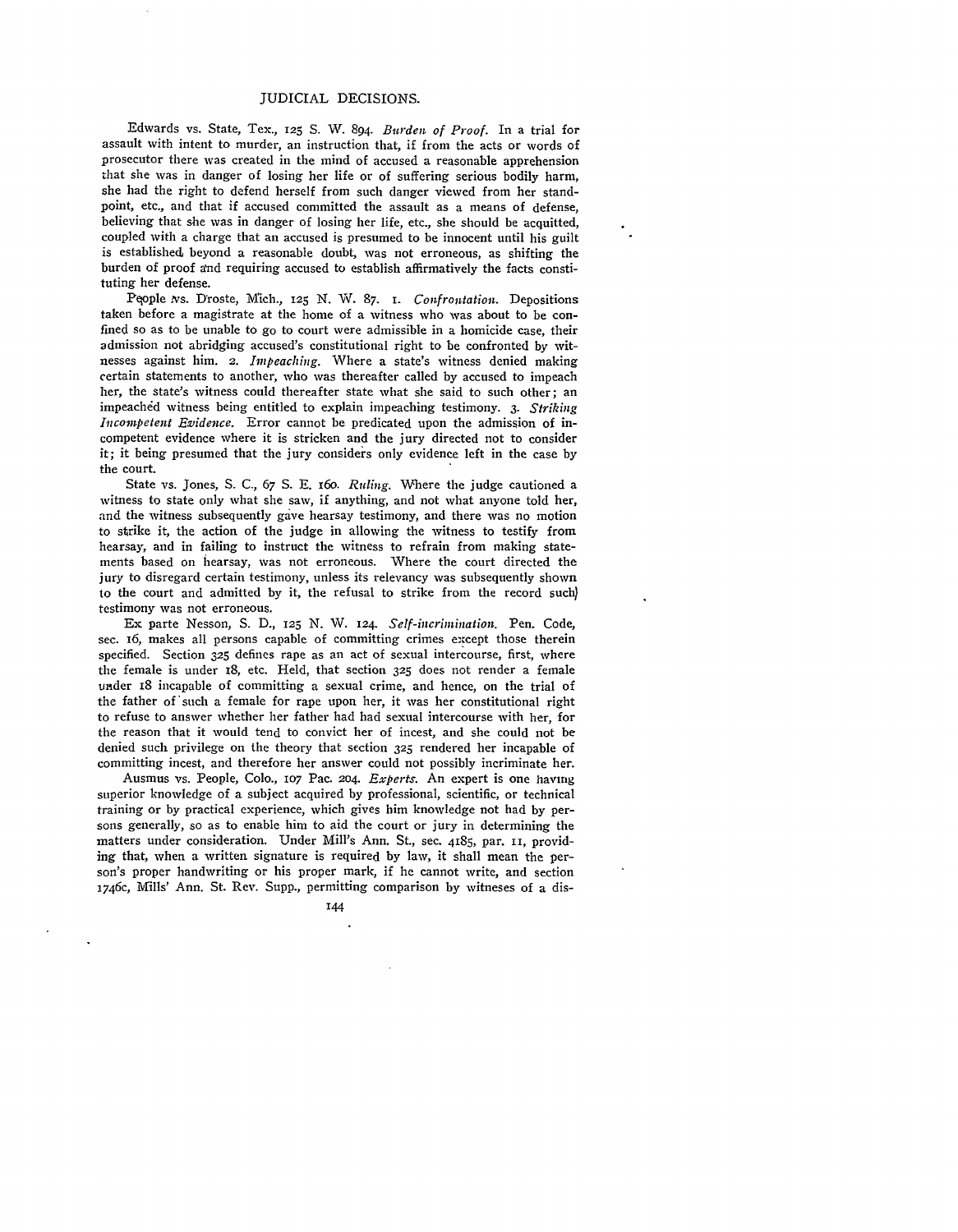puted handwriting with any writing proved to the court's satisfaction to be genuine, and permitting the evidence of such witness to be submitted on the genuineness of the writing as well as in the absence of the statutes, the genuineness of an illiterate's signature by  $XX's$  and  $++'s$  is the subject of expert testimony; the signer's mark by crosses having many peculiarities.

Elliott et al. vs. State, Tex., **125 S.** W. 568. *Absence of Judge.* That the judge, after organizing the grand jury, left it deliberating on the finding of an indictment, and went to another county, is not ground for quashing the indictment, in the absence of a showing of injury.

State vs. Jones, S. C., *67 S.* E. 16o. *Coercion of Verdict.* Where the court in a homicide case kept the jury deliberating one night and the greater part of one day, and then charged them on the law and sent them back for further deliberation on being informed that the jury disagreed on the facts, and indicated to the jury the great necessity of reaching a verdict, and that mistrials ought not to occur because of the great expense involved, etc., the jury were not coerced intq agreeing on a verdict.

State vs. Parker, N. C., *67 S.* E. *35. Sufficiency.* A verdict finding defendant "guilty of carrying a pistol in his suitcase" is not responsive to an indictment for carrying a concealed weapon, and will not support conviction thereunder.

State vs. Clark, S. C., 67 **S.** E. **300.** *Variance.* A verdict finding accused guilty of "housebreaking" would not support a sentence; not finding accused guilty of a crime under Cr. Code **19o2,** sec. 145.

Jones vs. State, Tex., **125 S.** W. 914. *Review.* In a prosecution of a negro for carrying a pistol, where three witnesses impeached the veracity of complaining witness and his wife, who testified, and one witness testified that ac-<br>cused's reputation was very good, and that he was one of the best negroes on the creek, and accused testified that he did not carry the pistol, argument of the county attorney that the jury would not turn accused loose because certain white men wanted him turned loose, that in nine-tenths of the cases defended in the county the juries were only asked to turn the defendants loose because some white man wanted them turned loose, and as long as they parade white men before the juries for that purpose counsel was going to tell the juries about it, was not ground for reversal, especially where there was no special charge requested to disregard the argument.

Wesoky vs. United States, 175 Fed. **333.** *Harmless Error.* Where defendants were convicted on a number of counts, and the judgment was warranted **by** any one of several of such counts, error, if any, in admitting or excluding evidence relating to one count alone, is immaterial, and not ground for reversal.

Williams vs. State, Fla., **50 So.** *749. Assignment of Error.* **A** single assignment of error attacking a plurality of rulings of the trial court, whether upon **the** pleadings, the admission or rejection of evidence, or the granting or refusal of instructions to the jury, will be unavailing, unless all of such rulings grouped en masse are erroneous, and the determination by an appellate court that one of the rulings so attacked-is correct disposes of the assignment.

State vs. Marren, Idaho, **107** Pac. 993. *Harmless Error.* Even though an instruction is erroneous and ordinarily the error would be material, yet if the circumstantial evidence of the defendant's guilt is satisfactory-that is, such as ordinarily produces moral certainty, or conviction in an unprejudiced mind-and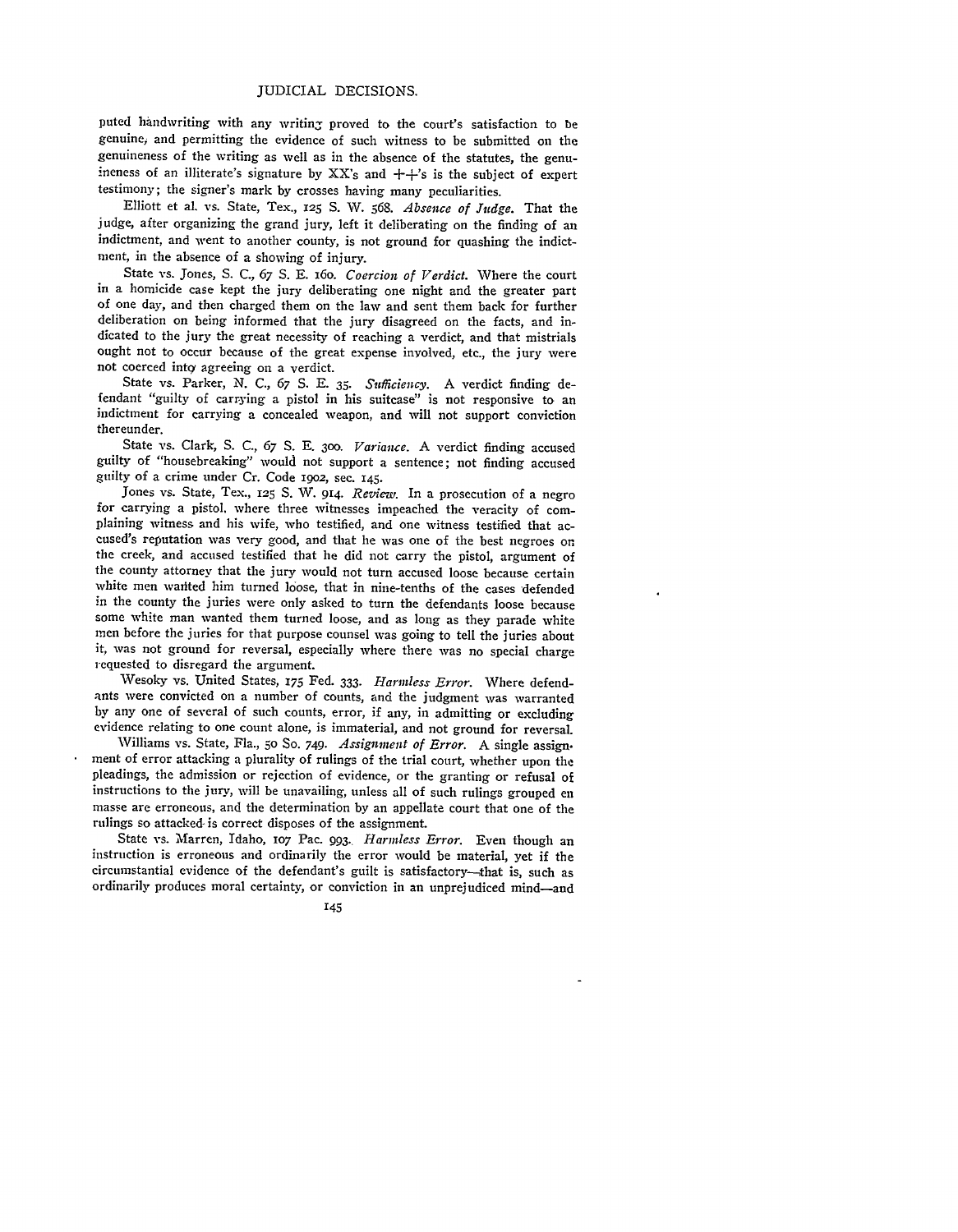the result could not have been different had the instruction been omitted, the case will not be reversed because of such erroneous construction.

State vs. Keener, Mo., 125 S. W. 747. *Information-Sufficiency*. An information for felonious assault, which alleges that accused in and upon prosecutor "feloniously, on purpose and of his malice aforethought, did make an assault, and then and there on purpose, and of his malice aforethought, feloniously assault" and stab prosecutor with a knife with intent to murder, is sufficient as against the objection that the word "did" is omitted between the words "and" and "then" in the quoted phrase, for the word "did," used in immediate connection with the charge of assault, is carried in meaning into connection with the following clause.

Richards vs. United States, *175* Fed. **911.** *Appeal and Error-Reversal.-The,* overruling of a challenge to a juror for cause **by** defendants in a criminal case is not ground for reversal, even if erroneous, where the record shows that the juror did not serve, and does not disclose **by** whom he was excused, or that defendants exhausted their peremptory challenges.

**.** State vs. Kinghom, Wash., **1O5** Pac. 234. *Trial-Want of Arraignment and Plea.* That a jury is impaneled and sworn to try the cause, and the state had begun the examination of prosecutrix before accused had been arraigned and pleaded not guilty, was not ground for discharging the jury and declaring a mistrial; the court being authorized to require that the accused be then arraigned and plead and proceed with the trial.

United States vs. Aurandt, N. Mex., 107 Pac. 1065. Failure to Arraign and *Plead.* If after the the trial is commenced it be discovered that there has been no arraignment or plea, it is the duty of the trial court to begin the trial anew.

State vs. Hammons, Mo., 126 *S.* W. 422. *Indictment-Suffcieincy.* An indictment for burglary charging the ownership of the burglarized store in the estate of a person deceased was insufficient.

Warfield vs. State, Miss., **5o** So. 561. *Trial-Presence of Accused.* The absence of accused, on trial for murder, during a part of the time of the impaneling of the jury is fatal error.

Brunaugh vs. State, Ind., go **N. E.** ioxg. *Indictment and Information-Certainty.* Under the Code of Criminal Procedure the indictment need not be more certain than the complaint in a civil action: it only being necessary that the allegations be certain to a common intent.

Combast vs. Commonwealth, Ky., **125 S.** W. **1092.** *Indictment and Information-Allegatons.* Under Crim. Code Proc., sec. **125,** providing that an error in defendant's name shall not vitiate the indictment, after accusing defendant Combast of the offense of illegally selling spirituous liquors, continued that "said Burge" did unlawfully sell, etc., was not ground for demurrer or dismissal, since the error in accused's name may be corrected any time before execution under such section.

Woodall vs. State, Tex., **126 S.** W. 591. *Verdict-Legality.* In a prosecution for false swearing, the district attorney wrote out a verdict and handed it to a juror, who signed it as foreman, and as thus signed it was read **by** the clerk. The jury did not retire or deliberate as to their verdict, nor did the member who thus signed the verdict speak to any other member in regard to signing it. That member had not been elected foreman nor was there any consultation among the jury as to the matter, though the judge, after the verdict was handed to the clerk,